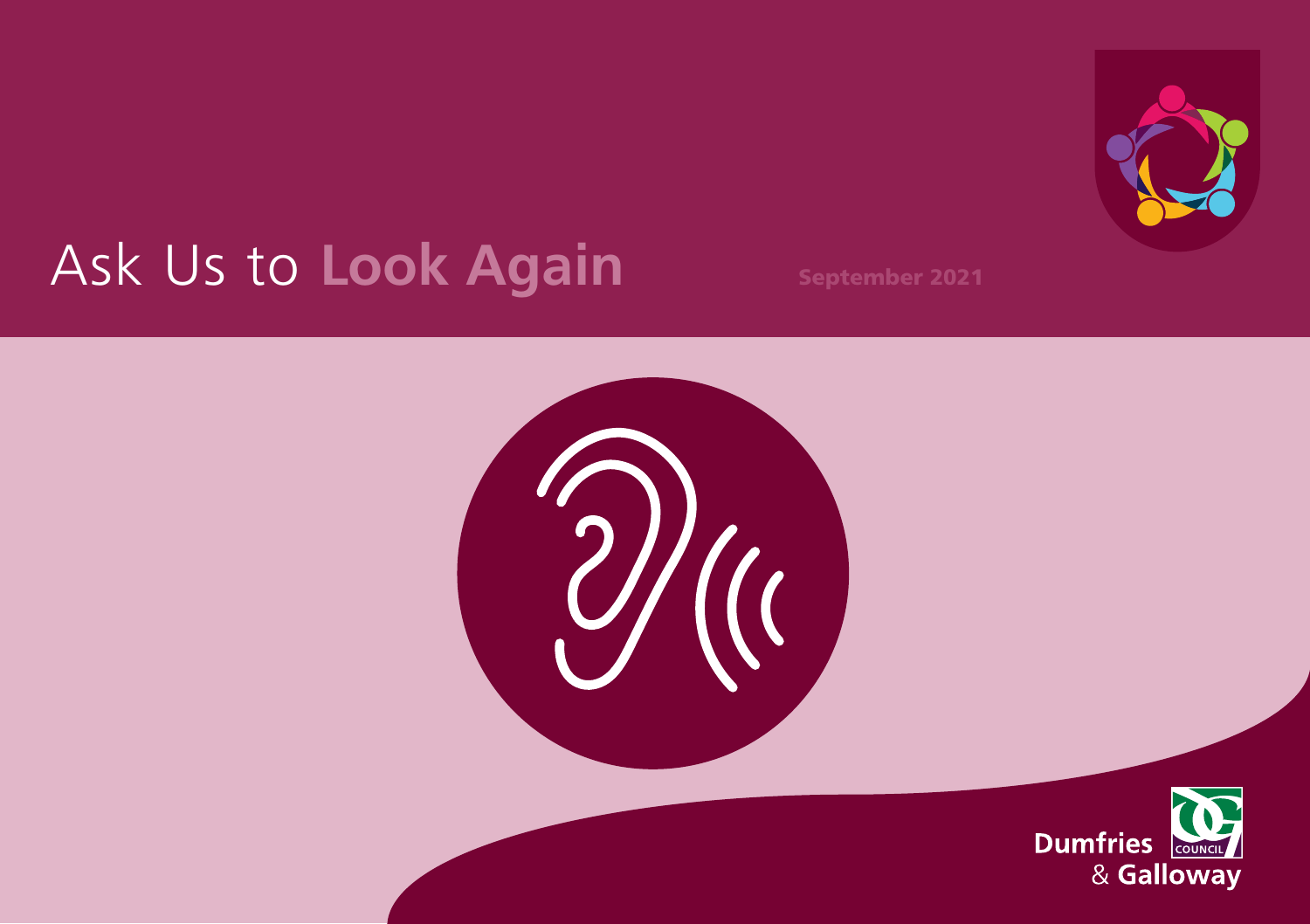## What is our policy approach to Parental Involvement and Engagement?

Education and Learning Directorate, is committed to working with parents to support learning for children and young people in our schools and in our local communities. To support you, we will be sharing information, resources and useful links for parents and families through the main page below: <http://www.dumgal.gov.uk/schools>. However, if you would like to help us improve how we work with parents or if you are unhappy, concerned or have questions about decisions made around your parental involvement you can ask us to Look Again.

#### Who can ask us to Look Again?

Anyone who is a parent/carer: A 'parent' is defined as "including guardian and any person who is liable to maintain or has parental responsibilities such as nonresident parents, foster carers and relatives who are caring for children for a range of different reasons."

#### What can you ask us?

Any of the following can be looked at again:

**Learning and Teaching** - your involvement in School Improvement Planning and supporting your child's learning.

**Parent Council Support** - the support available to help you run your Parent Council, sharing your work with all parents and supporting your school.

**Policies** - linked to Parental Involvement as part of the National Improvement Framework (NIF), and how we communicate and seek views on policies where we have an ability to influence change.

**Council Planning** - how the outcomes set by the Dumfries and Galloway Council are met through our Education Authority Plan.

### How do we Look Again?

We would ask that first you discuss any individual School related concerns / issues with your School

- Nursery/Primary Class teacher if the enquiry relates to classroom practice
- Headteacher if the enquiry relates to whole school matters or you require an unresolved classroom issue to be discussed further
- Parent Council if your enquiry relates to whole school matters linked to parents as partners
- In Secondary, the teacher with responsibility for Personal, Social and Emotional Supervision followed by the Headteacher

If you are not happy with the response you receive, the decision that has been made OR you would like to work with us on plans for Parental Involvement or Engagement: - Just Ask.